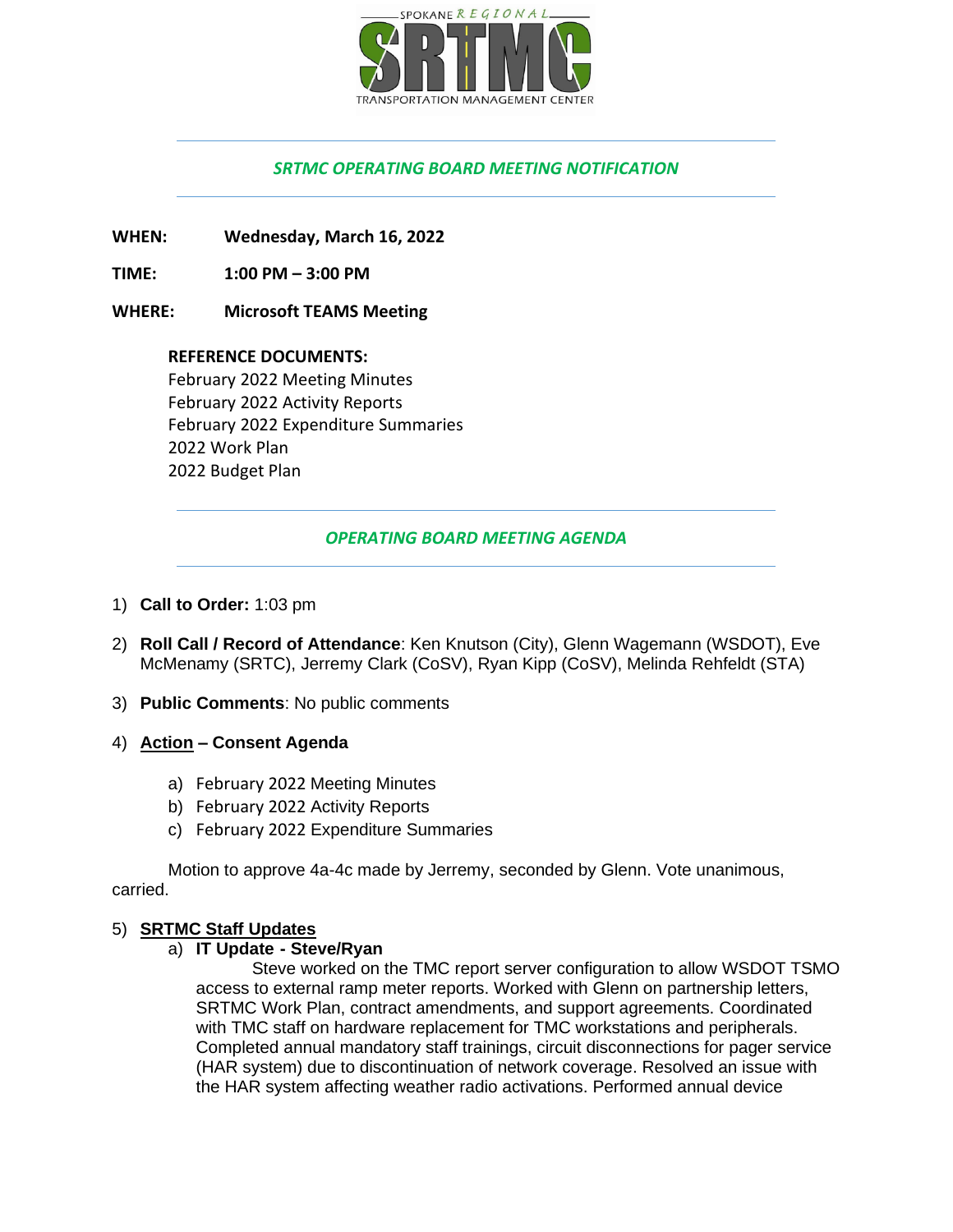

inventory of SRTMC equipment. Evaluation and testing of a signal server system bug causing an error with manual override function.

Ryan worked with TMC ops to close out and open new ATMS tickets with vendor. Worked with Doug Rice (WSDOT) on IP CCTV wiper activation issues tied to hardware failures. Cleaned up HAR server configuration for devices no longer in use. Continued work on migration of existing SRTMC website to newer hardware – process nearing completion, but has some additional items that still needs to be addressed.

### b) **Operations Update – Mike**

Finished hiring process for part-time TMC operator position. Hired Wendell Gendry who is a retired Air Force member and worked at Eastern State Hospital. Most of his experience has been in operations communication centers and will make an excellent fit for the TMC. His start date is scheduled April 1<sup>st</sup>. Mike offered to facilitate a tour of the TMC to new or interested partner agency members.

### 6) **SRTMC Work Plan and Budget**

a) 2022 Work Plan Review – Approval Requested

Reviewed document and has added edits to Priorities and Objections section based on previous meeting's discussion. Eve asked about exploration of connected vehicles and how this can fit into the work plan. Glenn provided some background that approximately 3 years ago WSDOT was given \$20K in funds for connected vehicle technology which they installed DSRC (Dedicated Short-Range Communications) devices on Pines Rd, Mission Ave, Broadway Ave, Sprague Ave. At that time, there were challenges as only one of the available systems available was based on open-source technology with a limited pool (specific make and models) of vehicles to test the technology with. This system would provide signal phase, timing, and countdown information provided at the intersection. Through the process of making agreements with the vehicle manufacturer, the vehicle industry ultimately cut ties to DSRC and is moving instead towards 5G technology. While it seems some of this technology is still in its infancy, Glenn agrees with Eve believes it will be important for the technology will continue to need to be brought into discussion, staff be educated, and regularly evaluate how the agencies can incorporate the technology into the existing ITS infrastructure. This shift to 5G technology will no longer require a RSU (Roadside unit). Eve believes it important to capture infrastructure needs, and staffing levels and expertise needed in these areas. Glenn will reach out to Tedd Bailey to put together a brief presentation on this topic for the next board meeting.

## b) 2022 Budget Plan – Review and Approval Requested

Steve discussed various categories of the 2021 budget which is 31% underspent from initial 2021 budget plan. The breakdown is as follows: \$81K underspent in labor due to vacant TMC positions, equipment replacement project also underspent, overage in supplies and services due to SRTMC assuming circuit charges for ITS devices previously paid for by WSDOT M funds. Underspent in training and travel related to restrictions tied to the pandemic. Under expended in hardware and software due to shipping and supply chain delays with equipment replacements.  $2<sup>nd</sup>$  phase of the equipment replacement project (website redevelopment and TMC equipment replacement) is pending as they are still waiting authorizations to be cleared. Discussed possibilities to request a \$50K increase in spending for arterial data gathering devices to increase data collection capabilities. Underspending in Hardware and Software largely due to supply chain issues and project delays. The board will review the Budget plan and plan to return comments for next month's